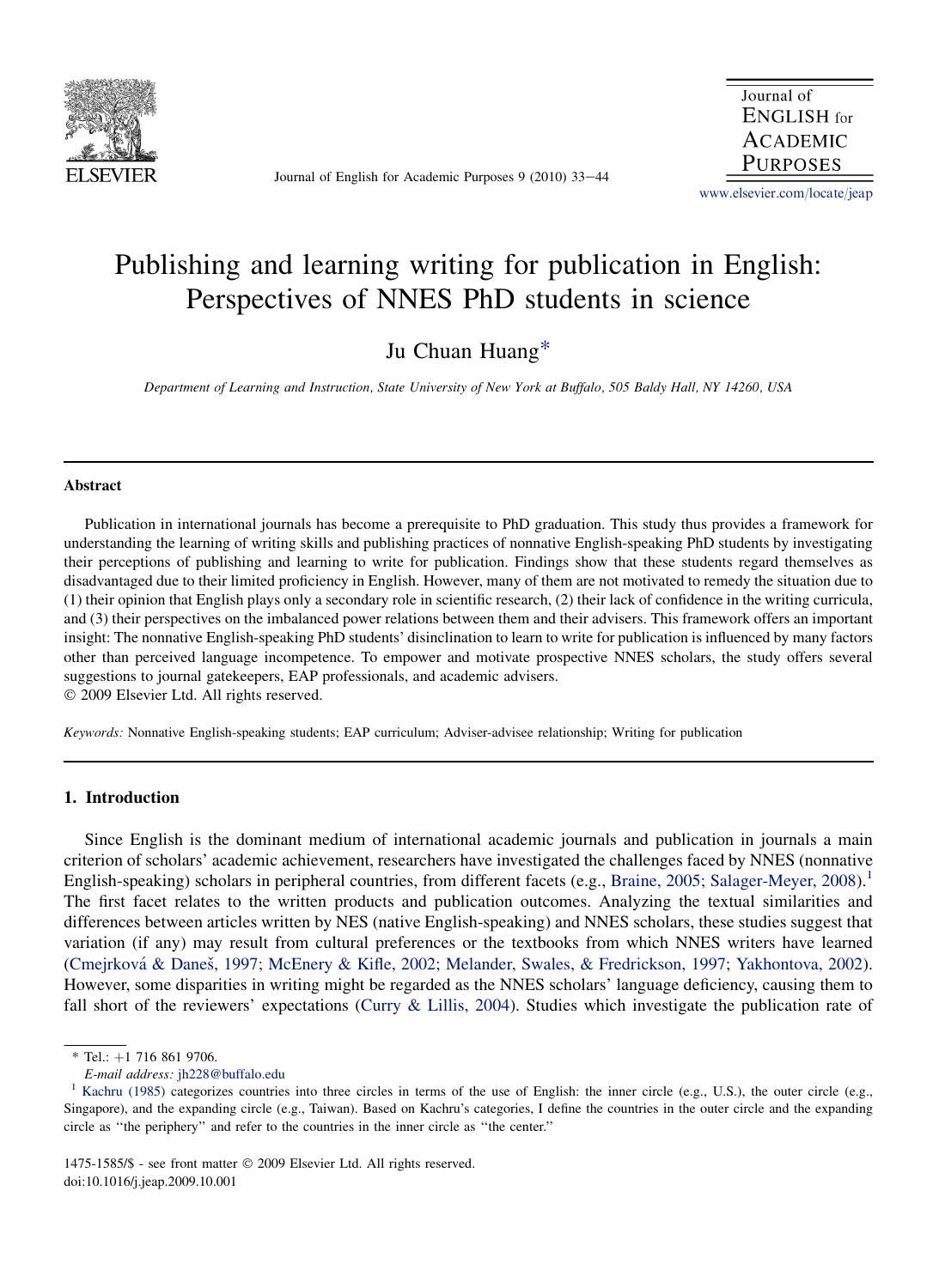countries show a disproportionately higher contribution from central countries compared to that of peripheral countries ([Benfield & Howard, 2000; King, 2004; Link, 1998](#page-10-0)). The reasons for the disproportion, as [Man, Weinkauf,](#page-11-0) [Tsang, and Sin \(2004\)](#page-11-0) suggest, are English proficiency and national research spending, which are significantly correlated with journal publication rate. In other words, not only the lack of English ability but also nonlanguagerelated problems can hinder NNES scholars' success in publication ([Canagarajah, 1996, 2002\)](#page-10-0).

Other studies exploring the process of writing for publication specifically examine how NNES scholars have coped with challenges and how different professionals have revised the papers for them [\(Burrough-Boenisch, 2003;](#page-10-0) [Flowerdew, 2000; Gosden, 1995; Li, 2007; Lillis & Curry, 2006\)](#page-10-0). The results reveal that, to overcome difficulties in writing, NNES scholars often resort to published texts and the help of professionals, such as disciplinary or language experts. In addition to journal gatekeepers, these experts seem to play a significant role in shaping NNES manuscripts.

Still other studies seek to understand NNES scholars' publishing practices from the perspective of the participants involved in the publishing process. On behalf of journal gatekeepers, Mišak, Marušic, and Marušic (2005) identify a variety of language problems commonly found in NNES manuscripts and offer suggestions to mitigate the problems. Similarly, most of the journal editors in [Flowerdew \(2001\)](#page-10-0) show understanding and sympathy for the challenges faced by NNES scholars. Journal reviewers' comments and revisions are also examined by researchers. For example, [Gosden \(2001, 2003\)](#page-10-0) analyzes both reviewers' comments and the corresponding replies of NNES authors, and suggests that NNES scholars should be taught to interpret and make appropriate correspondences. [Benfield and Feak](#page-10-0) [\(2006\)](#page-10-0) present the different effects of revisions made by language and disciplinary professionals.

On the other hand, some studies probe the perceptions of NNES scholars [\(Cho, 2004; Curry & Lillis, 2004;](#page-10-0) [Flowerdew, 1999a, 1999b; Tardy, 2004\)](#page-10-0). Research on this aspect reveals that NNES scholars regard English as the most important language for publication. Nonetheless, the scholars' lack of English proficiency subjects them to great pressure and contributes to their perception of being disadvantaged.

In general, previous literature has described how particularly demanding it is for peripheral NNES scholars to publish in English (see an exception, [Wood, 2001\)](#page-11-0). The challenges can be either discursive (language-related) or nondiscursive (nonlanguage-related) ([Ferguson, 2007\)](#page-10-0). The difficulty in meeting the standards of international journals tends to put NNES scholars at a disadvantage vis-à-vis their NES counterparts when they compete for publication space.

Inexperienced NNES scholars might find it even tougher to publish in English journals, as unfamiliarity with the language is compounded by their novice status. Research focusing on novice NNES scholars who are pursuing or have just finished their PhD degree has uncovered the challenges and problems they encounter throughout the publishing process ([Casanave, 1998; Cho, 2004; Flowerdew, 2000; Li, 2002, 2006a, 2006b, 2007; Li & Flowerdew, 2007; Tardy,](#page-10-0) [2004](#page-10-0)). For example, [Casanave \(1998\)](#page-10-0) shows that novice Japanese scholars face twofold pressure: On the one hand, they need to publish in English to gain recognition in the international community; on the other, they also have to publish in Japanese to establish local networks. Furthermore, when scrutinizing the publishing practices of NNES PhD students from China and Hong Kong, [Li \(2006a, 2006b, 2007\)](#page-11-0) and [Li and Flowerdew \(2007\)](#page-11-0) discover that, being unfamiliar with conventions of publication, these students tend to borrow textual structures from published articles, focus on ''hot issues,'' and conform to the revisions made by professors and language professionals.

Other studies, drawing on interviews and questionnaires, ask NNES PhD students about their standpoints on journal publication; the students' replies somewhat confirm the results stated above ([Cho, 2004; Li, 2002; Tardy,](#page-10-0) [2004](#page-10-0)). Almost all the participants refer to language problems as additional obstacles to publication, regardless of the contexts in which they are situated. However, NNES PhD students in the U.S. seem more confident than those in peripheral countries, mainly because of their close connection to center scholars (e.g., being able to co-author with an NES scholar) ([Cho, 2004; Tardy, 2004\)](#page-10-0). Unlike the NNES PhD students who have more access to NES scholars, the students in China admit that they lag in the English language, although they are generally confident about having their manuscripts published [\(Li, 2002\)](#page-11-0). In sum, the interplay of the pressure of publishing in English, the perceived high standard of writing quality which seems difficult to meet, and the perceived disconnected position causes the NNES scholars to feel disadvantaged ([Curry & Lillis, 2004; Flowerdew, 1999a, 1999b\)](#page-10-0).

These studies have contributed to the knowledge of the additional challenges faced by NNES PhD students who seek publication; overlooked, however, is the direct impact of university curricula and advisers on these students' learning to write for publication. Although previous research examines the strategies applied by PhD students during the publishing process, it seldom looks into the writing curricula provided by universities. For instance, [Li \(2006a,](#page-11-0) [2006b, 2007](#page-11-0)) conducts a series of studies on the challenges encountered and the strategies used by Chinese PhD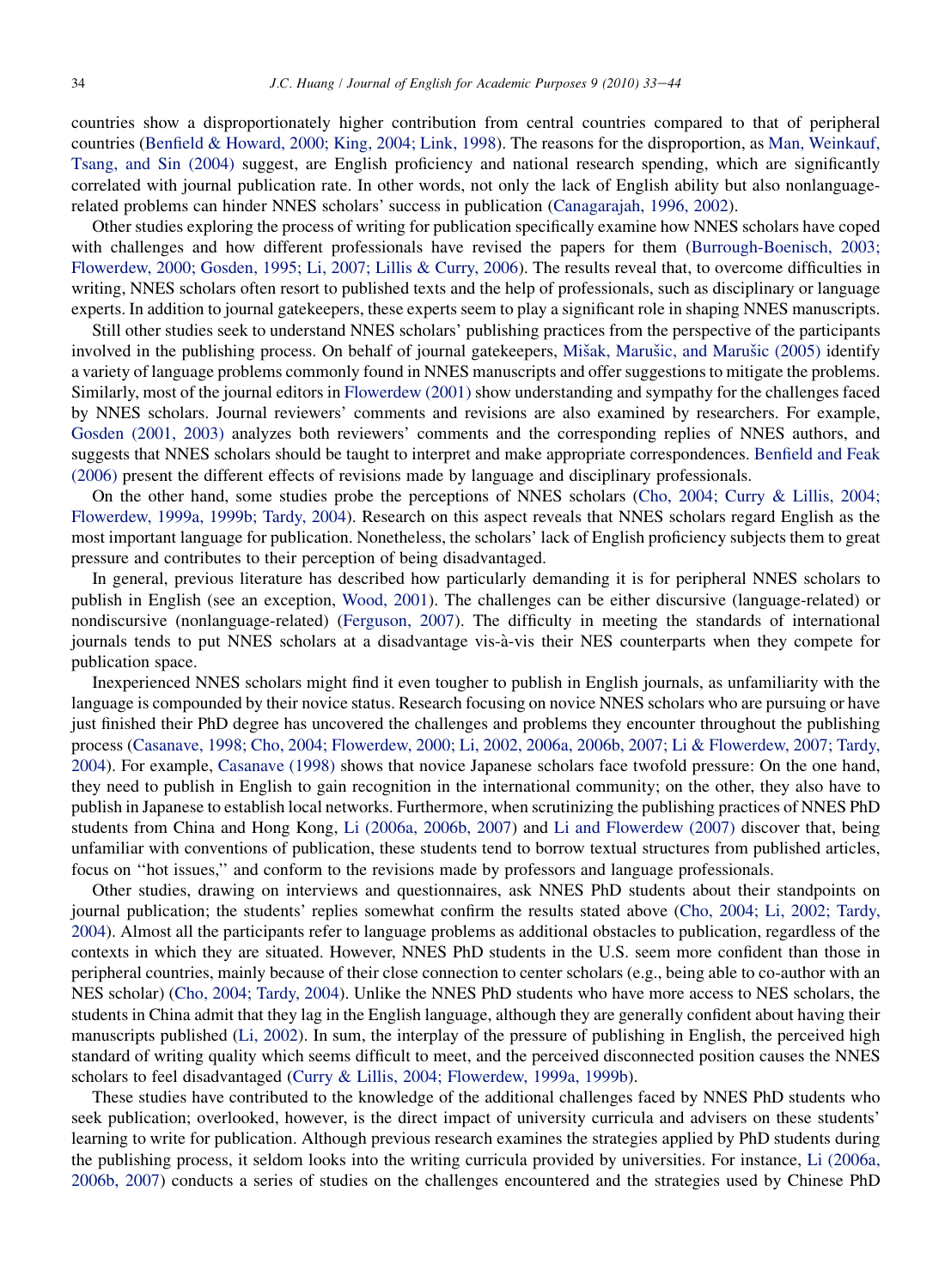students, yet she rarely discusses the writing courses offered by universities. The first thing that must be done is to check if the particular university does offer writing courses. If the students have taken the courses but still struggle, it would be important to examine the effectiveness of the courses. If the students have not taken them, it would be imperative to ascertain why not.

Advisers can also have a decisive effect on PhD students' publishing practices and academic performance, according to Swale's (2004) review of case studies on the experiences of PhD students in writing dissertations. [Blakeslee \(1997\)](#page-10-0) uses [Lave and Wenger's \(1991\)](#page-10-0) situated learning theory to suggest that the adviser-advisee relationship can hinder the students' learning of journal publication due to ''the location and distribution of authority in practitioner/newcomer relationships, which may inhibit newcomers as they struggle to acquire and establish their own authority by making original contributions to their fields (p. 125).'' To better equip prospective scholars with the abilities they need to participate fully in academia, the role of advisers needs to be understood. Nevertheless, very few studies have addressed this issue. The few studies that investigate the adviser-advisee relationship are mostly based in the U.S. [\(Krase, 2007](#page-10-0)). Further exploration in different contexts is needed to understand what influences the learning or publishing practices of NNES PhD students, especially those in peripheral countries ([Braine, 2002\)](#page-10-0).

The purpose of this study is, therefore, to investigate the perceptions of NNES PhD students as regards publishing and learning to write for publication in English. Particularly, a grounded theory approach is used to provide a comprehensive framework with which to gain an insight into the perceptions of Taiwanese science PhD students on their NNES status, the university writing curricula and impact of advisers, and the relationship between these perceptions and their learning to write for publication. Although the focus is on students, information from advisers is also obtained for verification and data triangulation. With a clear picture of how NNES PhD students position themselves in the global scientific community and the extent to which the university writing curricula and advisers help them learn to write for publication, EAP practitioners can empower the students by minimizing their limitations and accentuating their strengths.

# 2. Methodology

In the current study, a grounded theory approach is adopted as the research design. A grounded theory is defined as one that is generated through the process of data collection and analysis, in order to understand a phenomenon of actions or interactions ([Creswell, 2007\)](#page-10-0). The purpose of the grounded theory is to ''generate theories that at least fit the immediate problem(s) being addressed as well as promising wider application'' ([Dey, 1999:](#page-10-0) 3). Since my intention here is to provide a general framework for the current learning and publishing practices of novice NNES scientists in Taiwan, a grounded theory approach that explains the phenomena with both width and depth would best fit the study.

#### 2.1. Participants and sites

Eleven PhD/Post Doc students and three professors in scientific disciplines participated in this study ([Table 1](#page-3-0)). They came from eight disciplines and ten academic institutions, and all had experience in writing or advising students on writing conference papers and journal articles. Although my initial intention was to recruit an equal number of males and females, it was difficult to recruit females because relatively few studied in scientific disciplines. Therefore, the disproportion of male and female participants might roughly reflect the proportion of males and females studying in scientific disciplines in Taiwan, if at all.

# 2.2. Data collection

Data were obtained from their responses to interviews, my observations during the interviews, and my reflective notes.<sup>2</sup> All participants were interviewed once; the duration ranged from 30 minutes to one hour, depending on their availability for the interview. Whenever there were unclear issues, clarification was made through e-mail. The interview was semi-structured and composed of questions adapted from [Flowerdew \(1999b\)](#page-10-0) and [Cho \(2004\),](#page-10-0) allowing

<sup>&</sup>lt;sup>2</sup> Quotations from my participants are identified by the source. For example, (Interview: 122, 124) means that the quote is taken from lines 122 and 124 in the interview transcript. My own observation and reflective notes are incorporated into the themes, so there is no explicit identification unless some notes are to be emphasized.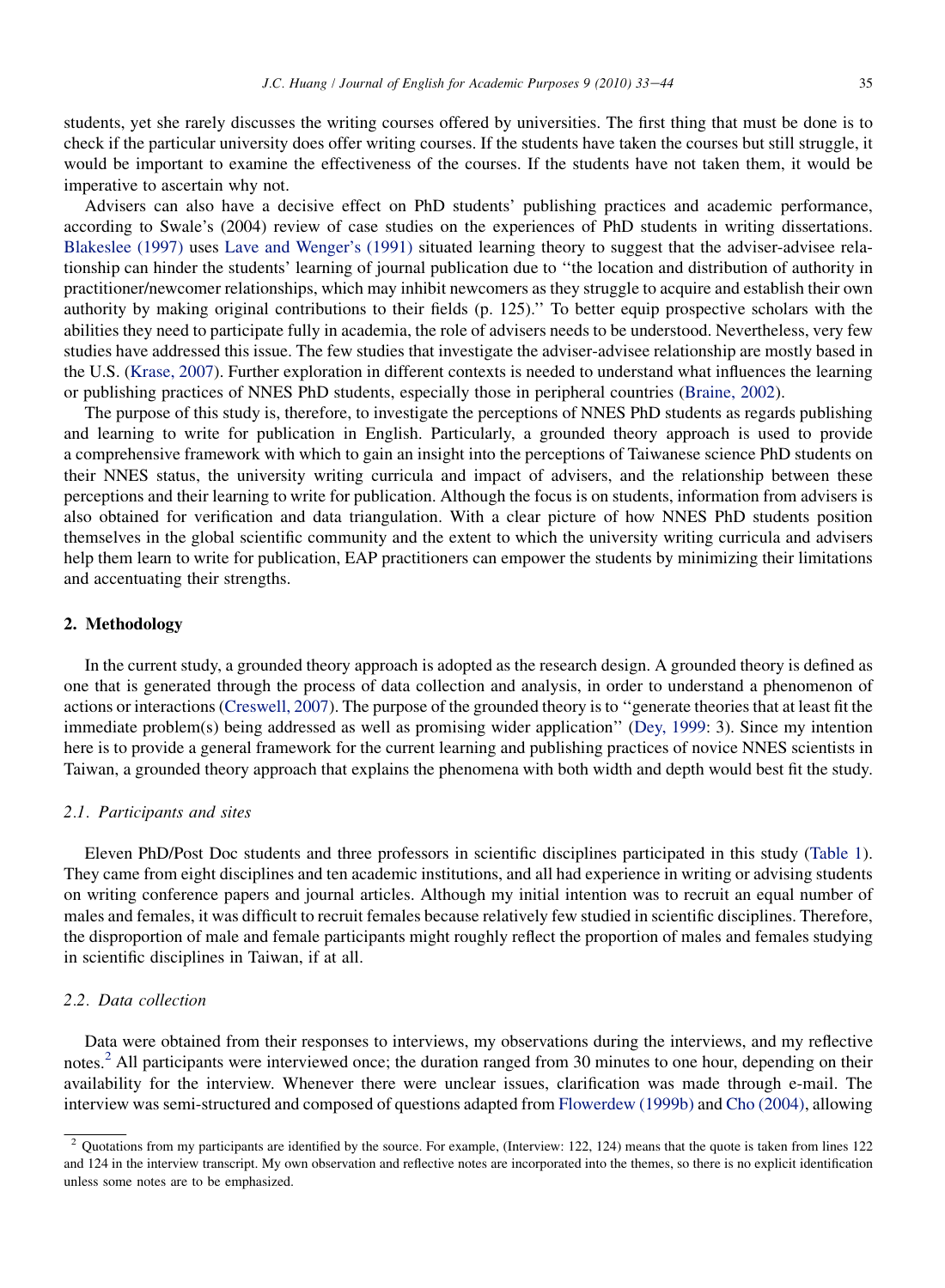| Participants <sup>a</sup> Gender |        | Disciplines              | First-authored<br>journal articles <sup>b</sup> | Occupation                         | <b>Educational</b> context          |
|----------------------------------|--------|--------------------------|-------------------------------------------------|------------------------------------|-------------------------------------|
| Hank                             | Male   | Photonics                | $1\sim2$                                        | PhD student                        | Only in Taiwan                      |
| Charlie                          | Male   | Photonics                |                                                 | PhD student                        | Only in Taiwan                      |
| Chuck                            | Male   | <b>Biophotonics</b>      | $2\sim3$                                        | PhD student                        | Only in Taiwan                      |
| York                             | Male   | <b>Biophotonics</b>      | $1\sim2$                                        | PhD student                        | Only in Taiwan                      |
| Murray                           | Male   | Physics                  | 3                                               | Post Doc                           | PhD and Post Doc in the U.S.        |
| Yuan                             | Male   | Physics                  | $4 \sim 5$                                      | Post Doc                           | Only in Taiwan                      |
| Frank                            | Male   | Physics                  | $2+$                                            | <b>Associate Research Fellow</b>   | PhD in the U.S., Post Doc in France |
| Leon                             | Male   | Physics                  | n/a                                             | <b>Assistant Professor</b>         | PhD in Germany                      |
| Wayne                            | Male   | Electronics Engineering  | 3                                               | Engineer (Just graduated from PhD) | Only in Taiwan                      |
| Kevin                            | Male   | <b>Applied Mechanics</b> |                                                 | M.S. (Just graduated)              | Only in Taiwan                      |
| Derek                            | Male   | Material Science         | $15 \sim 16$                                    | Post Doc                           | Only in Taiwan                      |
| Chris                            | Male   | <b>Material Science</b>  | 4                                               | PhD student                        | Only in Taiwan                      |
| Yu                               | Male   | Computer science         | $6+$                                            | Professor                          | PhD in the U.S.                     |
| Lynn                             | Female | Industrial Engineering   |                                                 | PhD student                        | Only in Taiwan                      |

<span id="page-3-0"></span>Table 1 Demographic information for participants.

<sup>a</sup> All the names are pseudonym.<br><sup>b</sup> Only first-authored articles were counted. Besides, the information was obtained from the participants. When they did not provide the information, I searched for their profiles on the websites of their affiliated institutions. Because the websites might not show the latest record, I put a plus sign behind it to indicate there might be more articles.

the participants to answer my questions and address other unexpected but important concerns. Most of the interview questions were open-ended, such as ''Could you describe your first publishing experience?'' or ''What suggestions, if any, do you want to give to future PhD students? (See Appendix)'' All the interviews were conducted in Chinese, audio-taped and transcribed. Because the participants used their first language, they seemed comfortable and expressed their opinions accurately. Moreover, because the participants and I shared a common language and cultural background, I was able to catch the nuances of their words and the hidden meanings between the lines.

## 2.3. Data analysis

The data were coded according to the guidelines in [Strauss and Corbin \(1998\)](#page-11-0) and [Dey \(1999\)](#page-10-0), and were analyzed recursively. The process took place ''through open, axial, and selective coding to the selection of a core category around which to organize the analysis'' ([Dey, 1999](#page-10-0): 95). First, I closely examined the data line by line and categorized a number of salient phenomena. At this stage, categories such as ''attitudes toward writing courses'' had emerged. Second, I tried to connect these categories in terms of conditions, actions/interactions, and consequences. For example, the participants' attitudes might have been the reason that they did not take the writing courses; their diverse attitudes could be attributed to their individual publishing and learning experiences. Finally, I chose a central theme that was stable enough to be recurrent and complex enough to allow for variations and theoretical implications. I constantly went back to the data to validate the established categories, as well as try out other possibilities for creating new categories or new relationships between categories. Finally, the central theme emerged: The students lacked the motivation for learning to write in English even though they felt disadvantaged due to language problems.

To further validate my coding, I asked the participants for member-checking [\(Creswell, 2007\)](#page-10-0). My initial analysis was sent to five randomly chosen participants, who confirmed most of the themes and offered suggestions. Accordingly, a minor revision was undertaken based on their responses.

# 2.4. Theoretical saturation

[Strauss and Corbin \(1998\)](#page-11-0) defined the categories as saturated when no more new information had been discovered, when the categories had been developed thoroughly, and when their relationships had been validated. In spite of the limited number of participants, I found that my data and the established categories qualified for the criteria of theoretical saturation. Although new information could emerge with more participants, the responses of the homogeneous group showed such a high degree of similarity that the occurrence of great variation was unlikely.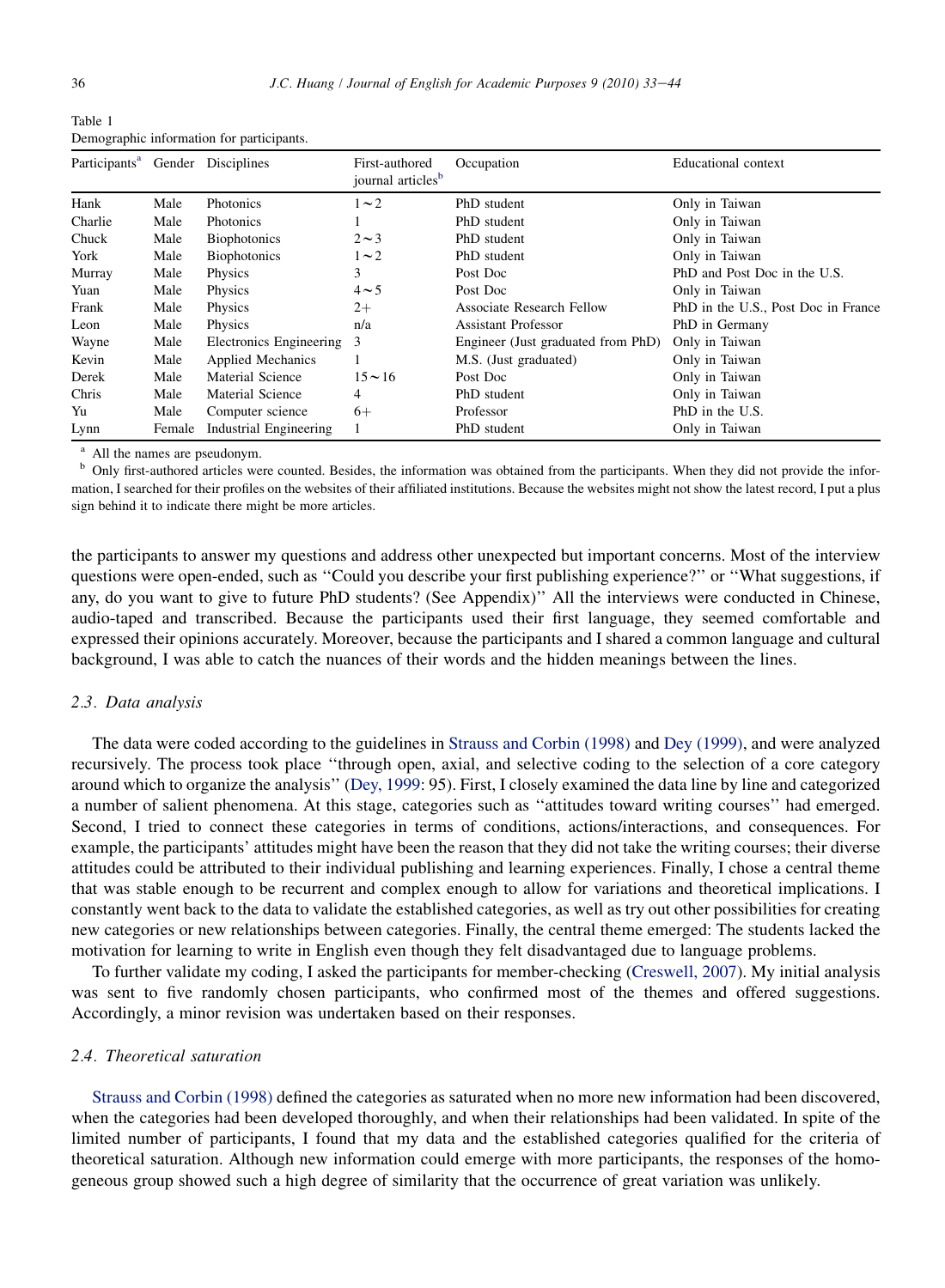#### 3. The cultural context of the participants

The participants of the study had several shared characteristics, which could be illustrated in terms of the four cultural dimensions proposed by [Flowerdew and Miller \(1995\).](#page-10-0)<sup>3</sup> On the dimension of ethnic and local culture, I discovered that the students often showed deference to their advisers, and the teachers perceived their role as akin to a ''father,'' who took care not only of their students' academic achievement but also of their personal life. Besides, while the universities required a minimum number of journal publications for graduation, it was often the advisers who decided when the students could graduate. In other words, if their advisers so required it, the students would have to publish more articles to graduate, even if they had already met the graduation criteria. As for the target journals, the universities stipulated that students submit their work to SCI (Science Citation Index) or EI (Engineering Index) journals, which had higher impact factors—a scale that helped calculate the scholars' achievement in the academic culture ([Dong, Loh, & Mondry, 2005](#page-10-0)).

In terms of the scientific disciplinary culture, two phenomena are worth mentioning. First, all of the participants worked closely with a research team and conducted research in a laboratory, where they spent most of their time. Second, the research tradition that required evidence for claims seemed to influence their responses. Most of the participants appeared cautious when answering my interview questions, often responding with ''I only know what happens in my field" or "This is my own opinion, but I don't have any evidence." Due to their prudent attitudes, it became particularly remarkable that almost all the participants had similar responses regarding their perceptions of publishing and learning to write for publication.

## 4. Publishing and learning to write for publication

The Taiwanese PhD students viewed English as a lingua franca and necessary tool for scientific communication. However, they felt that, unlike their NES counterparts, their lack of language proficiency placed them at a disadvantage—a problem that was often commented on by journal gatekeepers. Nevertheless, the situation did not impel them to learn or improve their English writing skills. The lack of motivation appeared to correspond to their attitudes toward the role of English in science, the writing curricula, and their advisers. In the following sections, I illuminated: (1) how the students viewed themselves as NNES writers, (2) their perspectives on the role of English in science, (3) the effects of writing courses, and (4) the impact of the adviser in relation to their lack of enthusiasm about learning research writing.

# 4.1. Publishing in English as NNES writers

All the students felt they were at a disadvantage compared to their NES counterparts when writing in English, and the negative perceptions came not only from their awareness of their nonnative speaker status but also from reviewers' unfavorable comments on the language.

All the students felt disadvantaged because ''English was not their first language'' and they believed they could never achieve native-level proficiency. For example, when I asked Hank whether Taiwanese students could get on equal footing with American students, he smiled and answered, ''Of course not! Because English is their first language, they are surely at an advantage (Interview: 122, 124).'' The other participants had similar opinions, saying they not only read and wrote much more slowly in English but also made far more grammatical or stylistic mistakes than NES students.

The PhD students' perceptions of disadvantage also seemed to be induced by reviewers' comments. Six out of 11 students received ''criticism'' on language from reviewers, as Derek put it. He told me, ''Even if they accept the article, they still criticize your English (Interview: 83).'' The criticism involved various comments such as ''poor English,'' ''not understandable,'' or ''consult with native speakers.'' York told me that he had to send his manuscripts to an editing company (an editing business usually owned by NES speakers) because reviewers almost always required him to do so. Similarly, Wayne complained that reviewers' comments helped the NES speakers ''earn''

<sup>&</sup>lt;sup>3</sup> [Flowerdew and Miller \(1995\)](#page-10-0) develop a cultural framework for analyzing L2 lectures. It includes four dimensions: ethnic culture, local culture, academic culture, and disciplinary culture. Although my study focuses on writing for publication instead of lectures, I have found it equally useful to provide the cultural context of the study based on their cultural dimensions.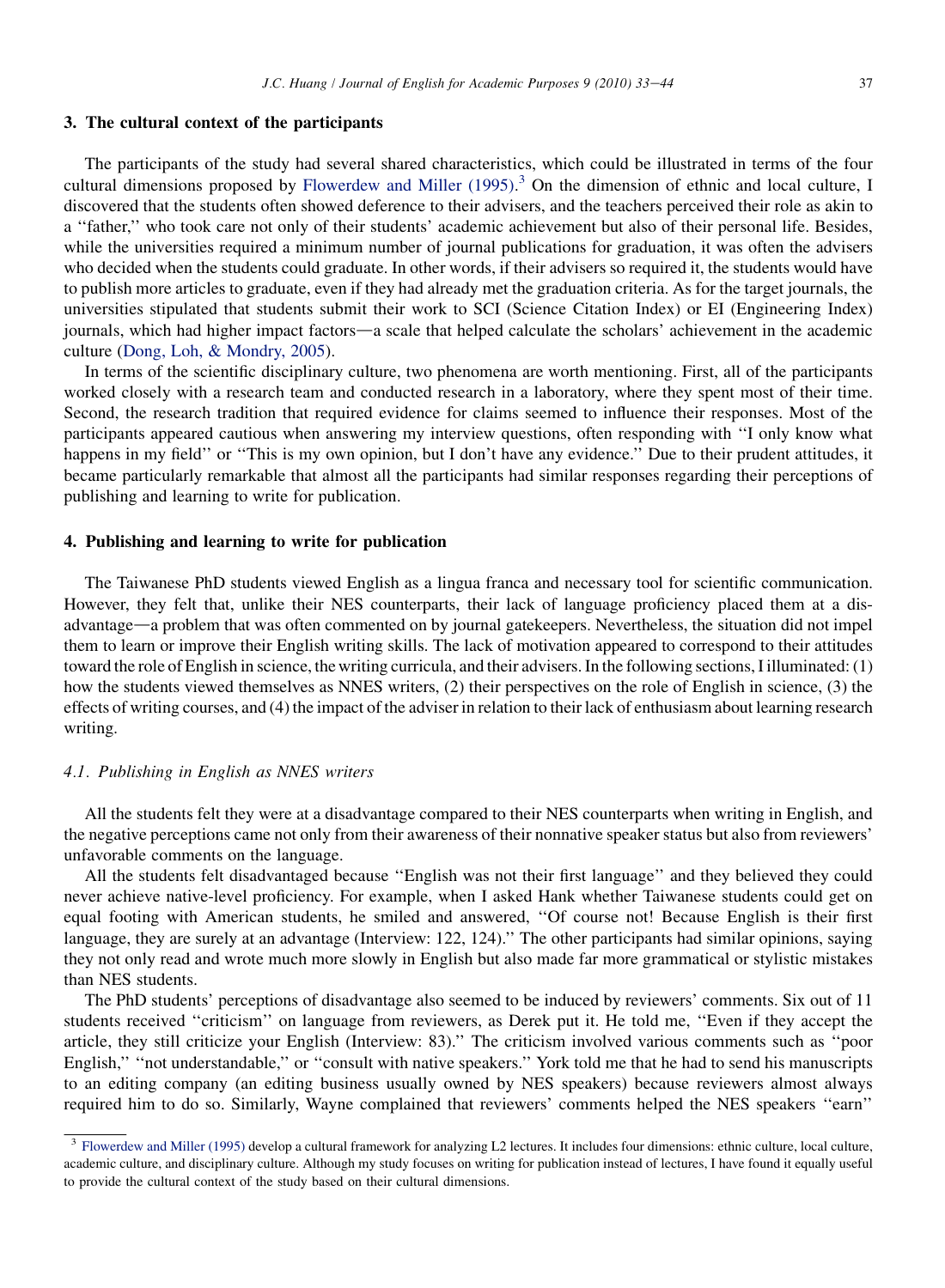a fortune from NNES scholars. He cited the comments he received from one reviewer as further proof of his disadvantaged status:

The reviewer rejected me intentionally, because the reviewer listed more than 90 questions. How absurd...The reviewer criticized that this sentence was problematic and that sentence was problematic, but the sentences had the same grammatical error. The reviewer could have simply mentioned this error once, since that was only about grammar...I knew that my English was poor. I could revise it; there was no need for the reviewer to make such a long list. (Interview:  $390-394$ )

On the other hand, the five students who had not received comments on language attributed the effort to the manuscript "shapers" ([Burrough-Boenisch, 2003](#page-10-0)). Charlie and Kevin both believed that they received no criticism on language due to the help of their advisers. In addition, Lynn and Chuck mentioned that many PhD students would send their articles to editing companies even though the editors sometimes misinterpreted and distorted the original meanings. In other words, when there were no negative comments, it was the advisers and the editors who had remedied their language problems.

Again, their statements confirm that a limited command of the language leads to NNES scholars' perceptions of being disadvantaged [\(Curry & Lillis, 2004; Flowerdew, 1999a, 1999b; Li, 2002](#page-10-0)). However, it should be noted that these NNES students do not mean that their language problems would bring about the rejection of manuscripts, which [Flowerdew \(2001\)](#page-10-0) tries to argue against. What they are saying is that their language would often be criticized regardless of reviewers' decisions. They feel disadvantaged because even when the manuscript is comprehensible (since the manuscript is accepted) they still receive criticism on language or are requested to ''consult with native English speakers.''

# 4.2. Learning to write for publication from University Curricula

Only three out of eight students reported that they had enrolled in courses offered by their universities. The reason seemed that many of the PhD students considered laboratory experiments much more important than learning writing skills—a perception that was influenced by their attitudes toward the role of English in scientific publication and the writing courses.

# 4.2.1. The role of English in scientific publication

Six of the students agreed that English played only a secondary role in scientific publication. Murray quoted a saying in his academic field: ''No matter whether your English is excellent or horrible, good physics is good physics." (Interview: 190-191) Moreover, Wayne told me, "The key point is your content. As long as your key content is emphasized, your research would be appreciated." (Interview:  $141-142$ ) Therefore, obtaining good data was much more important to them than writing good English. As Hank suggested, "...Doing experiments is the main theme in PhD education...No data, no writing." (Interview:  $337-338$ ,  $342$ )

The other five students held that good English writing skills were as significant as experimental data. They believed that experimental data could only be presented to the international scientific community if written in English, and that language problems might have a negative impact on journal publication. Yuan told me that one of his articles was rejected by one reviewer, whose statement about his results was totally wrong. Reflecting on this experience, Yuan told me, ''Maybe, from the beginning, he/she thought [my] English was poor, so he/she didn't want to read it at all.'' (Interview: 86)

The students who gave English a secondary role to scientific research seemed more enthusiastic about obtaining good data than learning to write in the language, even though they acknowledged their writing problems. However, some of the students who admitted the importance of English behaved inconsistently with their perceptions. For example, Kevin mentioned that his decision to take writing courses would depend on the time left after conducting experiments. When asked if he had taken the extra effort to learn English writing, Charlie confessed that he did nothing to improve it during his spare time.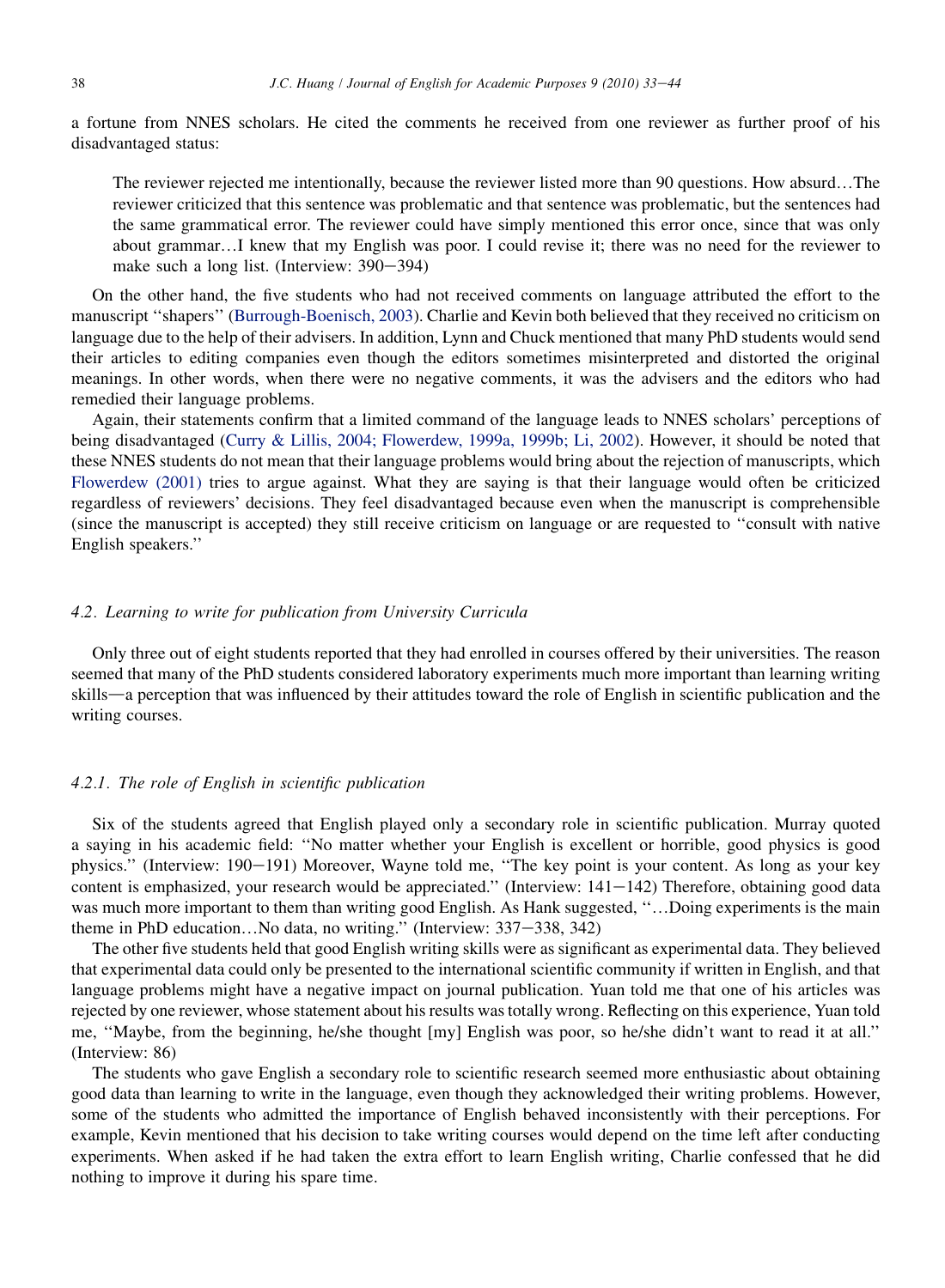#### 4.2.2. Attitudes toward writing courses

The students had various attitudes toward the writing courses, depending on their learning and publishing experiences. Two of the three students who had taken English courses found them ineffective. In his master's program, York had enrolled in a course on how to write abstracts. He told me that the course was not helpful for him because at that time, he had had no research writing experience nor had he decided if he should pursue his PhD. Charlie took a course on research writing during his PhD, but he did not find it effective because the teacher had overly emphasized grammar. He told me that he did not need a course to learn what he already knew.

Students who had not taken writing courses could be further divided into two groups. The first group, consisting of four students, did not take any writing courses for either of two following reasons: the courses had not yet been available or they had already had enough publishing experience. They all agreed, however, that taking a course on research writing would be useful. Nevertheless, Derek doubted whether many students would bother with a course that required a tremendous amount of time.

The second group did not take writing courses for varied reasons. Murray and Kevin doubted the courses would be effective if the instructors had scant knowledge of science; and Chuck said he preferred to have his articles edited instead because it would be more ''effective.'' Many of the students cited the need to prioritize the experiments, as the work load in labs and the study load of the academic courses were both heavy. Hank, for one, told me he did not take the English writing course because the study load was ''too heavy.'' It seemed that many students spent most of their time and energy on experiments, and had little to spare for the writing courses.

The students rarely take pains to improve their English writing probably due to their perception that the quality of data outweighs the manner of presentation. In addition, unsuccessful learning experiences and doubts about the effectiveness of the writing courses further discourage the students from squeezing in time and effort for the courses. Thus, they can only rely on their advisers for publication.

# 4.3. Learning to write for publication from advisers

As mentioned above, advisers had a great impact on their students' publishing practices; their attitudes determined their students' success in journal publication, as well as their date of graduation. Intimidated by the dominance exerted by their advisers in decision-making and badly lacking in writing skills, the students' autonomy was gradually eroded until they lost ownership of their manuscripts. Without a sense of ownership, they consequently lost the motivation to improve writing skills.

#### 4.3.1. Adviser-advisee relationship

The laboratory where the students did their research belonged to their advisers, and to some extent, they helped advance their advisers' research. Usually, in return for their contribution to the research, they received a certain amount of scholarship, depending on their advisers' budgets. As a result, the adviser-advisee relationship was akin to that of an employer-employee relationship, as the equipment and funds that students used were supplied by their advisers. With this as the background, it was not difficult to understand why almost all the students called their teachers ''boss.'' In addition, even though the students did their own research and wrote their manuscripts, they had to ask their advisers to approve the manuscripts since their advisers would always be the corresponding authors. As Chris described the ''academic ethic'' in his field:

It is impossible for you (a student) to submit a paper to journals on your own. If you do so, you will ''break some rules." Because it is you teacher who provides you the resources you need for your research, whether or not you are going to publish your result has to, *ethically*, be approved by your teacher. (Interview: 144–146, emphasis my own)

In other words, when a research article was published, both the students and advisers would benefit from it since their names were on the list of contributors. The more research articles the students published, the sooner the advisers could be granted tenures.

In addition, the Chinese culture in Taiwan also emphasized students' deference to teachers. Professor Frank told me he considered his first attempts at revising manuscripts a failure because of students' total compliance: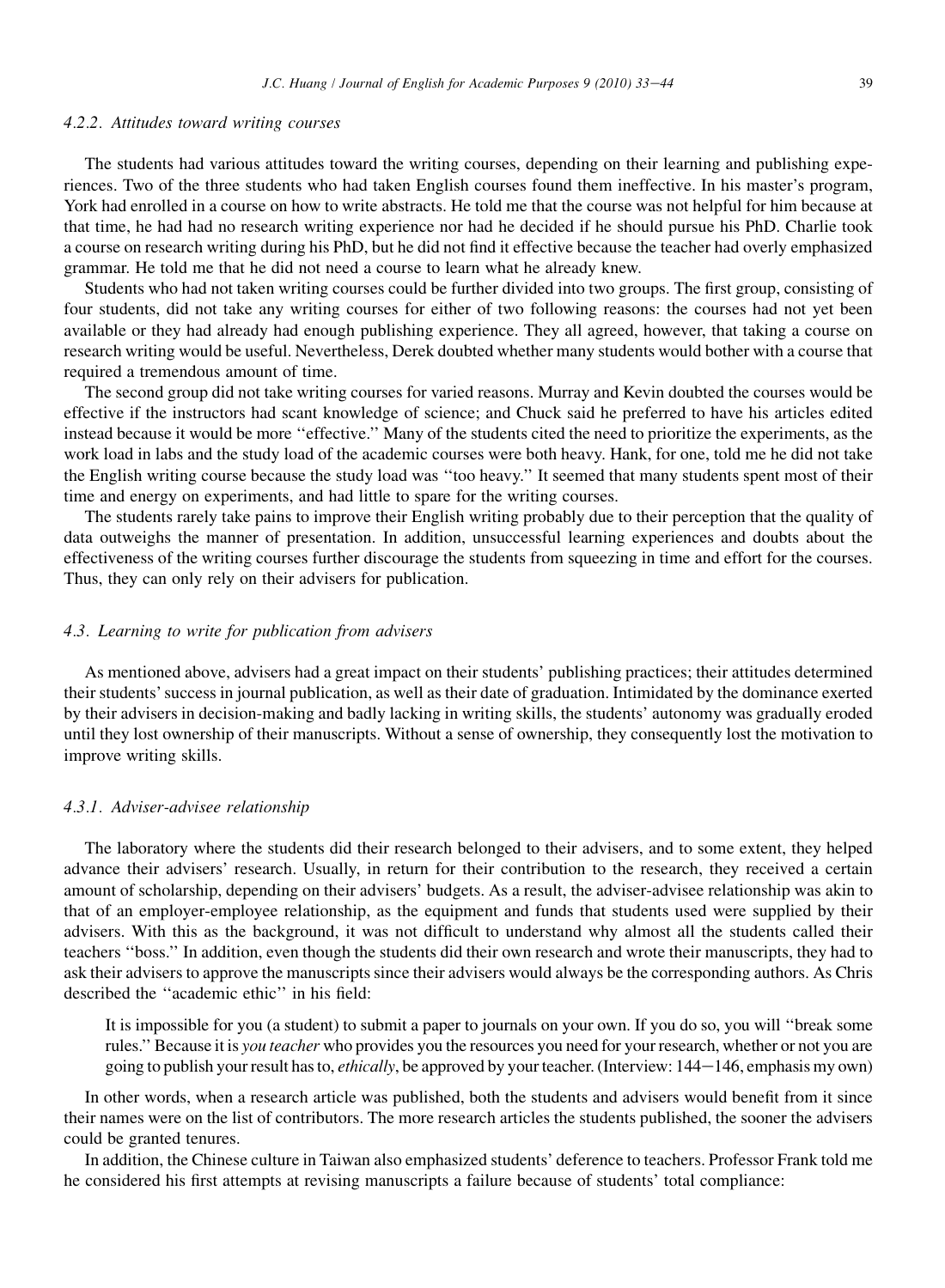Although most of the teachers want their students treat them as friends, most of the students are still unable to do so. As a result, when we try to discuss and revise a paper together, the only word that my students respond with is "yes, yes, and yes." They still have to reread those revisions when they go home. (Interview:  $103-105$ )

Several additional examples helped illustrate how the advisers' powerful positions and attitudes could hinder their students' participation in the academic community. Yuan recalled that his adviser once told him to ''ignore'' an e-mail from a foreign scholar, who had asked Yuan for help on some research problems. Yuan confessed that he should have replied to that e-mail instead of heeding his advisers' instruction. Hank said that his adviser had refused a visit from a research team from China. Moreover, the students' participation in international conferences depended on their advisers, who controlled the funding. Professor Frank told me he was undecided on whether or not to keep sending students to international conferences because students who lacked listening proficiency might not fully absorb what they heard in conferences.

The adviser's powerful role in the adviser-advisee relationship is rather obvious, and for this reason, the students often find themselves unable to assume full control of and responsibility for their work. They thus lose the enthusiasm to learn and improve the research writing skills needed to polish their manuscripts.

#### 4.3.2. Perceptions of teacher power

All the students and even some professors believed that the advisers' attitudes could significantly influence their students' publication. For example, Chuck told me that whenever he and his adviser differed in the way they explained a result, it would inevitably be his adviser's version that would be used in the final draft because his adviser ''insisted'' on it. York had similar experiences, saying that it did not matter what he wrote in the drafts, since everything would eventually be ''different'' after being revised by his adviser. Furthermore, several students mentioned that it was not uncommon for advisers to ghostwrite several parts of or even whole manuscripts; Professor Leon confirmed the statement when he confessed to writing some difficult sections for his students. According to Professor Yu, there were worse cases than mere ghostwriting: Some advisers took over some parts of the manuscript and put themselves as the first authors even though the research was done by their students. The influence of the ''boss'' and its consequences were explained by Derek:

The attitude of the boss absolutely influences (how students submit journals). For example, in the past six years I finished eight research proposals..I set up and fixed the equipment and conducted the experiments. Suppose I (wrote 17 articles but) was only placed as the first author in three articles. Do you think I would have the energy to write more? If I could write optimally 25 articles, do you think I would write as many? (Interview:  $203-205$ )

Further, Derek explained how the imbalance of power between advisers and students influenced student autonomy and the will to learn:

The PhD students in Taiwan have very low autonomy, as far as I am concerned...Why? Because since the boss always dogmatically controls everything, it means that the students under the boss have no power. No power means no responsibility...Power and responsibility are mutual, so when [the boss] deprives the students of power, they don't have responsibilities any more...Because the boss makes all the decisions, the boss would take on that responsibility of failure. Then what do the students need to take on? All they do is to follow the boss, right? This is a serious problem. (Interview:  $226-231$ )

It should be noted that a few students do feel they benefit from their advisers. My intention here is to underscore the potential consequences of the imbalance of power in the relationship between advisers and advisees, especially when students feel their advisers take over most of the responsibility in the process of publication. Because advisers hold the cultural and political privilege to decide the timeline of the students' publications and graduation, and control the channels for interaction with international scholars, students are reluctant to confront them and ask for more responsibility in writing for publication. As a result, students do not feel the need to make additional efforts to master writing skills for publication; they believe their ''bosses'' would make every decision anyway. Therefore, rather than learning to write for publication, they prefer to spend their time and energy conducting experiments in the laboratories.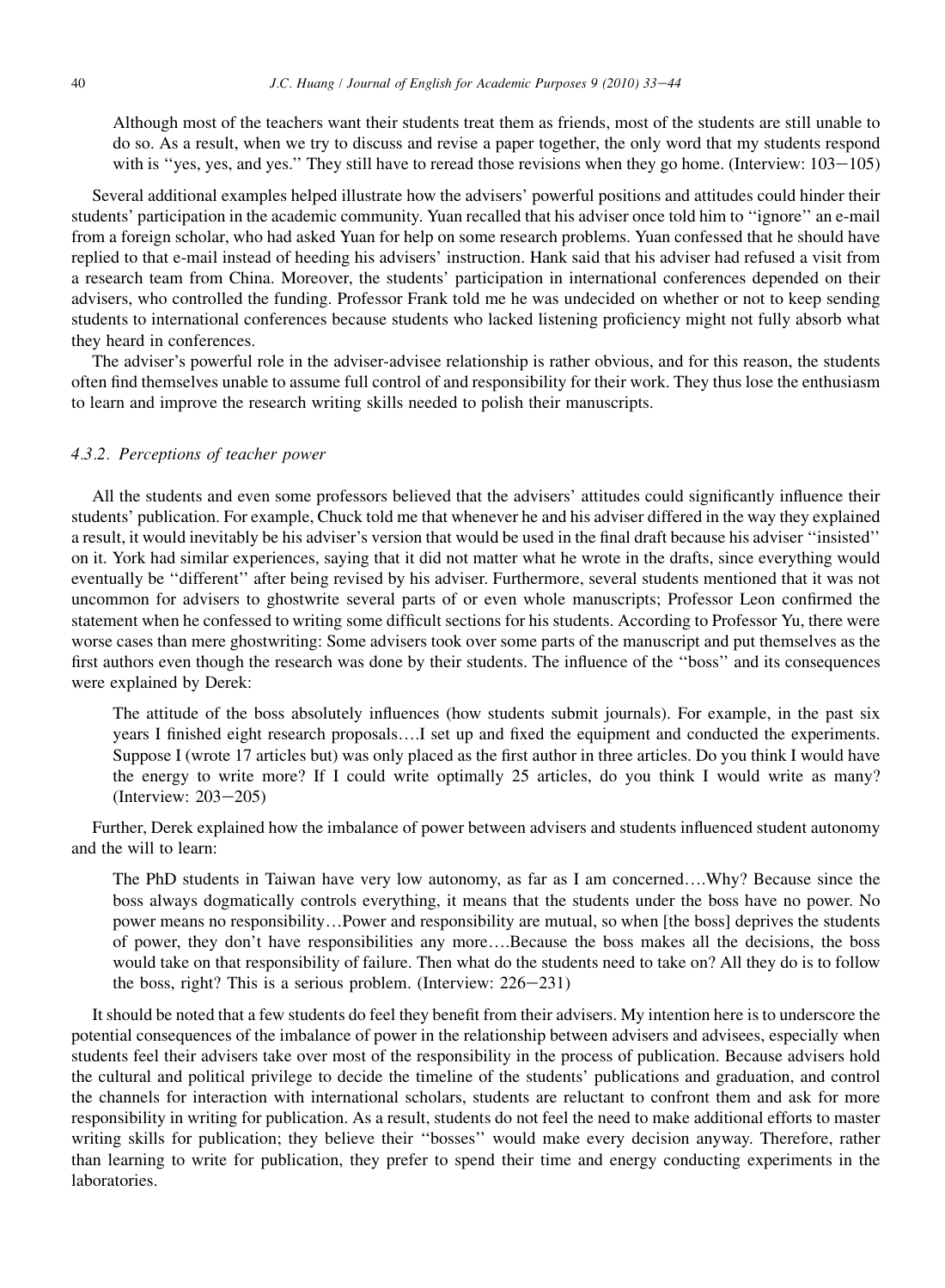# 5. Discussion

Judging from the interviews, the participants feel disadvantaged even when their research is accepted. Such perception might largely be attributed to reviewers' negative comments on language. Unaware of the hardship that novice NNES scholars experience, reviewers in science tend to have low tolerance for the lack in language proficiency. Besides, the review process in most scientific journals is "anonymous" instead of "blinded" [\(Gosden, 2001\)](#page-10-0).<sup>4</sup> It is possible for novices to regard the negative comments as ''bias'' that places them at a disadvantage. Although the native/non-native dichotomy has been questioned [\(Brutt-Griffler & Samimy, 1999, 2001; Swales, 2004](#page-10-0)), NNES novices might still attribute the challenges of publication to the stereotype of ''nonnative speaker'' when finding themselves vulnerable in the process of review. Similarly, journal reviewers might unconsciously fall into the dichotomy that influences their judgments upon recognizing authors' nationality and language problems. With the myth of the standard of native proficiency, NNES scholars might always have ''the nonnative English speaker inferiority complex'' ([Liu, 2004](#page-11-0): 9). This sense of inferiority might also account for the phenomenon that NNES PhD students would rather spend most of their time conducting experiments than improve their writing skills. However, they need to be made aware that language is one of the criteria for publication, as [Applied Physics Letters \(2007\)](#page-10-0) explicitly indicates that manuscripts can be rejected for language problems.<sup>5</sup>

The perceived imbalance of power distribution is another factor contributing to students' loss of autonomy and motivation for learning to write for publication. This result is in line with the findings of [Aguinis, Nesler, Quigley, Lee, and](#page-10-0) [Tedeschi \(1996\)](#page-10-0), who suggest that there is a strong and positive correlation between students' perceptions of their advisers' power and the students' compliance with the requests of the advisers. Because these NNES PhD students recognize their advisers' power and expertise, they tend to conform to their advisers' revisions ([Li, 2006b\)](#page-11-0). However, too much compliance might result in students' lack of a sense of responsibility for improving their writing skills as well as manuscripts.

University policies that require PhD students to publish a minimum number of English articles in SCI/EI journals prior to graduation may have been forged from good intentions. Published articles boost a school's prestige, help students learn publishing practices, and increase the exposure of both students and advisers in the international community. However, when advisers are too keen on pursuing their own careers, they may be so preoccupied with the results of publication that they overlook the need for the students to learn by being given more autonomy in the preparation of their manuscripts. Being both deferent to the advisers and cognizant of their relatively powerless positions, PhD students often leave most decisions to their advisers. Meanwhile, they fail to acknowledge the urgency and significance of learning to write for publication.

## 6. Implications

In the study, I provide a framework for understanding the learning and publishing practices of NNES PhD students. This framework shows that many intertwined factors are behind the PhD students' reluctance to learn to write for publication even though they feel disadvantaged as a result of insufficient writing skills. The framework is significant in that it provides a comprehensive picture of the struggles and difficulties perceived by these PhD students when writing for publication. Researchers who are interested in this line of research can develop this framework further by investigating other possible variables that might affect the students' motivation.

In terms of practical implications, several suggestions are offered to journal gatekeepers, EAP professionals, and disciplinary advisers. First, journal gatekeepers should provide supportive, not discouraging, feedback on language. They should carefully consider and choose their words so that NNES novices would not feel they are being ''criticized'' because of their lack of language proficiency. Moreover, when encountering a NNES scholar's manuscript that is comprehensible but unconventional, whether reviewers should still insist that the author conform to the writing

<sup>4</sup> [Gosden \(2001\)](#page-10-0) refers to the review process as ''anonymous'' if the reviewers know the authors' names, and as ''blinded'' if neither party knows the other. He also explains, ''As is common practice in many scientific fields, referees would know the identities of the authors and their affiliations from the submitted manuscripts and covering letter (p. 7).''

 $<sup>5</sup>$  The journal is one of the target journals of my participants. In the General Editorial Policies section, it states, "Manuscripts must be written in</sup> correct American English. This is the responsibility of the authors, not the editors. Papers that are judged to be below the standards for APL will be returned to the authors for rewriting and can be rejected for the language reason alone. Such problems may be avoided and publication expedited if the manuscript is edited by an English-speaking colleague or a professional editing service before the initial submission.''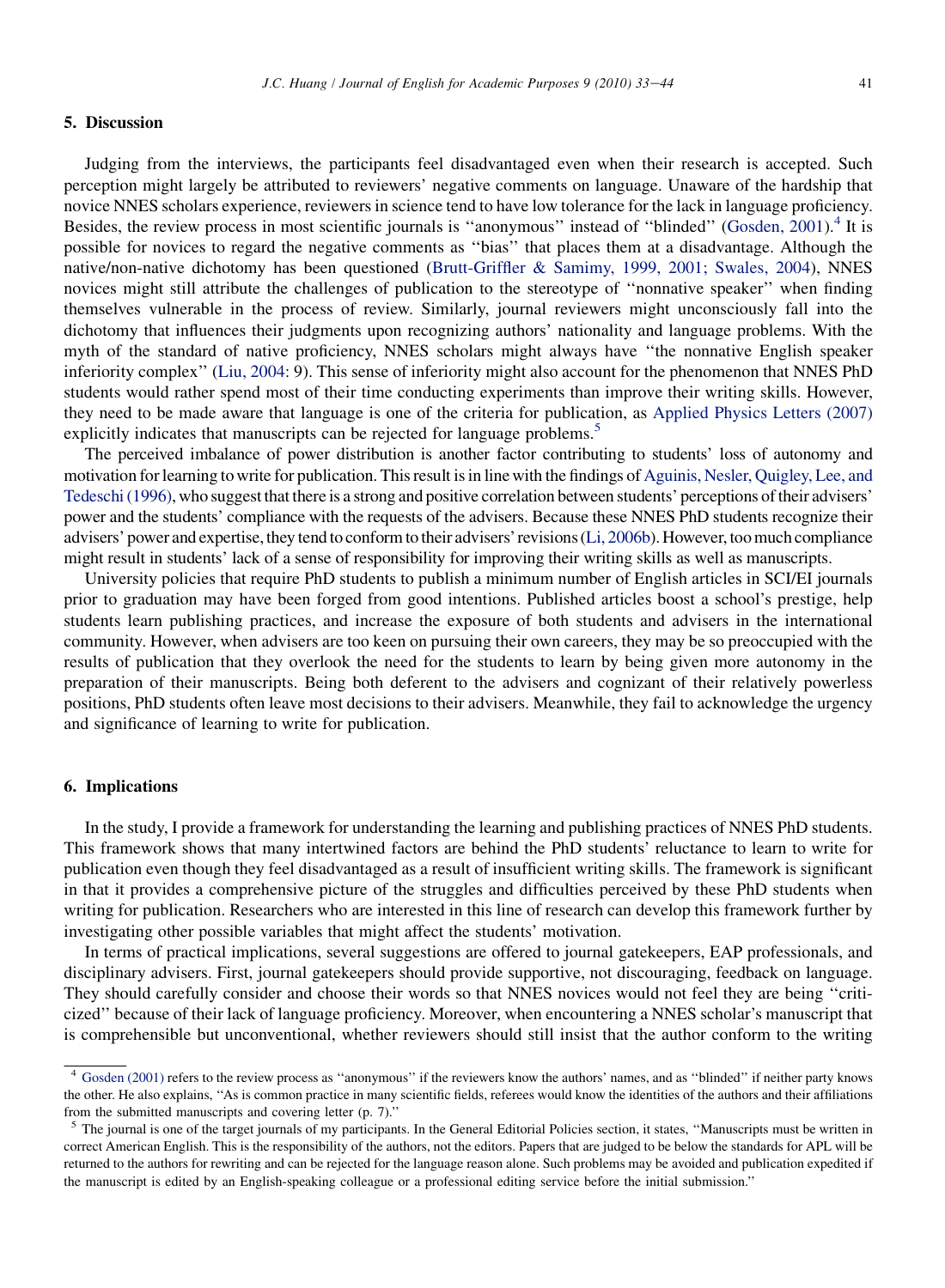conventions rooted in English rhetoric, or whether they should allow more language variation needs further investigation (e.g., [Mauranen, 2003,](#page-11-0) who calls for more corpora to regulate patterns of English as a lingua franca, as another variety in addition to the native English standard).

Second, EAP practitioners need to raise novice NNES scholars' critical awareness of the NES/NNES dichotomy (e.g. [Brutt-Griffler & Samimy, 1999](#page-10-0)). NNES novices need to perceive their challenges along the axis of skills instead of ''nativeness.'' They should also be taught to negotiate with journal gatekeepers if they find the comments unreasonable. Only when NNES PhD students are cognizant of the myth of this dichotomy and of the strategies for defending themselves can they feel empowered and confident in competing for publication in the international scientific community.

To improve their writing skills, NNES PhD students with limited proficiency would need to rely on the explicit instructions of teachers as mediators ([Karpov, 2003](#page-10-0)). In response to their negative and doubtful attitudes towards courses and instructors, an effective curriculum should be carefully designed by both EAP practitioners and disciplinary professionals. A successful example of the collaboration of the two professional groups is provided by [Cargill](#page-10-0) [and O'Connor \(2006\),](#page-10-0) who organized a research writing workshop in China. More research is needed for developing effective curricula and for investigating the effectiveness of the existing writing courses.

With regard to the role of advisers, workshops or conferences should be provided to advisers to help them recognize students' perceptions of power distribution in the adviser-advisee relationship and offer more student-centered instructions to mediate learning. Meanwhile, advisers can lessen students' workload in laboratories and ask them to take research writing courses. With more responsibility for writing up research and more time for learning, NNES PhD students would feel empowered and more motivated to learn.

# 7. Conclusion

The study investigates the perceptions of NNES PhD students in scientific disciplines on publishing and learning to write for publication in English. Despite the perception of being disadvantaged because of reviewers' harsh comments on language, they take little action to remedy this situation. Many of the NNES PhD students not only consider English insignificant in scientific research, but also regard writing courses ineffective. Besides, they take little responsibility for writing publishable manuscripts because of the perceived power relationship between them and their advisers. However, this finding is based on a small number of participants in a single country. More studies, especially those from countries where publication is a PhD graduation requirement, are needed to validate this research by exploring the effects of the writing curricula and the adviser-advisee relationship on NNES PhD students' publishing practices.

## Acknowledgement

I am grateful to all the participants in this study; Dr. Brutt-Griffler for offering insightful comments on my early drafts; and my family as well as my beloved friend, Shen, who have supported me throughout the process of writing and publishing.

## Appendix. Sample interview questions:

- 1. Can you describe your educational/working background?
- 2. Could you describe your first publishing experience?
- 3. Do you find any difficulties writing English articles? If yes, what are they?
- 4. How did you cope with these difficulties?
- 5. What kinds of comments do you usually receive from reviewers?
- 6. What are the comments about language, if any?
- 7. What do you think of the reviewers' comments?
- 8. Do you think Taiwan PhD students can have an equal footing with American PhD students in terms of journal publication? Why or Why not?
- 9. Do your university offer courses on research writing? Have you taken these courses?
- 10. Why did you choose to (not) take the courses?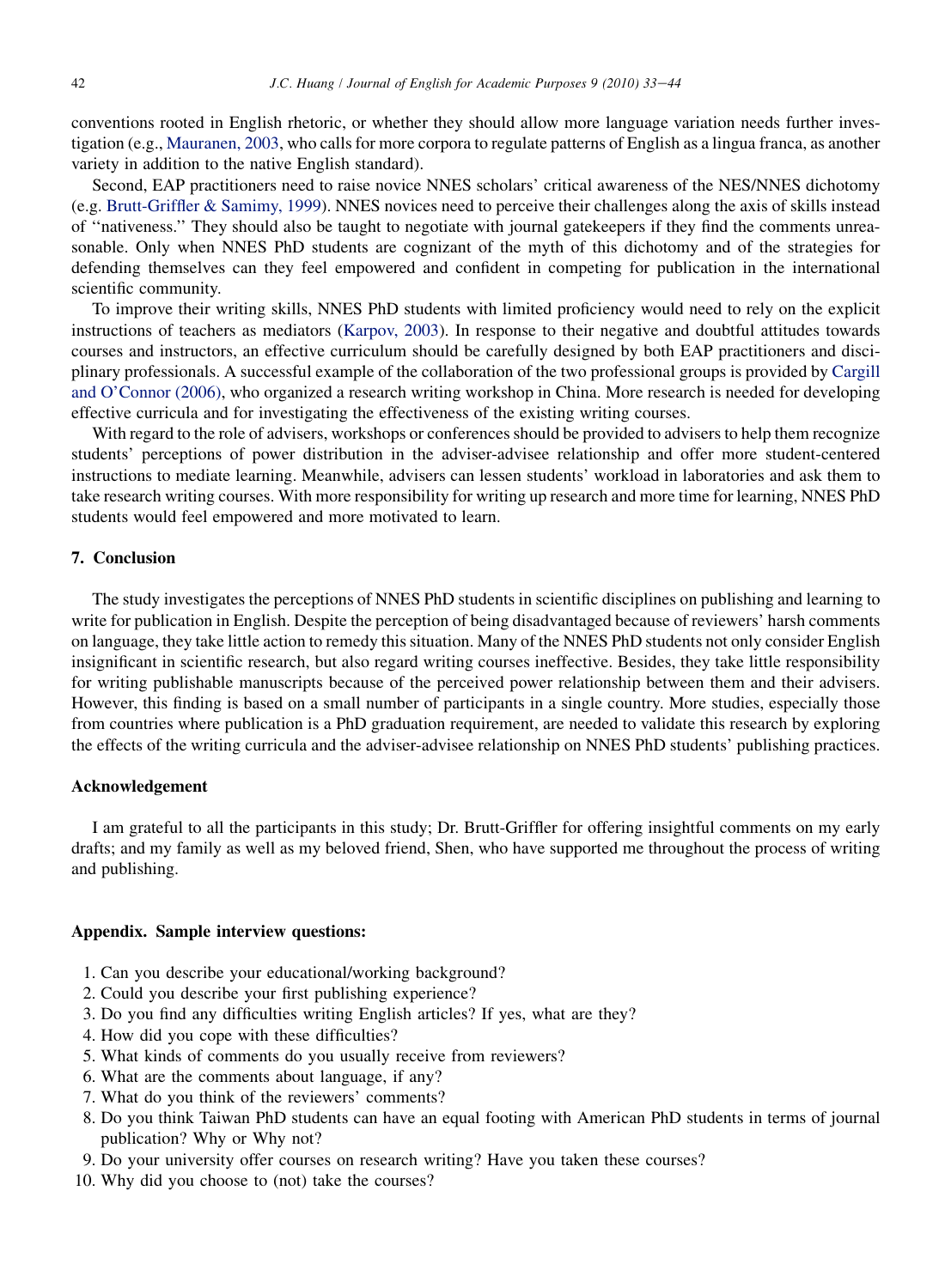- <span id="page-10-0"></span>11. How did you think of the courses?
- 12. If the university offered a research writing course, would you like it to be a required or elective course? Why?
- 13. What are you opinions of the effect of the adviser's attitude on students' publishing practices?
- 14. In what language do you prefer to publish and why?
- 15. What suggestions, if any, do you want to give to future PhD students?

## References

- Aguinis, H., Nesler, M. S., Quigley, B. M., Lee, S.-J., & Tedeschi, J. T. (1996). Power bases of faculty supervisors and educational outcomes for graduate students. The Journal of Higher Education,  $67$ ,  $267-297$ .
- Applied Physics Letters. (2007, December). General editorial policies. Retrieved October 10, 2008, from: <http://apl.aip.org/apl/policy.jsp>.
- Benfield, J. R., & Feak, C. B. (2006). How authors can cope with the burden of English as an international language. Chest, 129, 1728–1730. Benfield, J. R., & Howard, K. M. (2000). The language of science. European Journal of Cardio-thoracic Surgery, 18, 642–648.
- Blakeslee, A. M. (1997). Activity, context, interaction, and authority: learning to write scientific papers in situ. Journal of Business and Technical Communication,  $11(2)$ ,  $125-169$ .
- Braine, G. (2002). Academic literacy and the nonnative speaker graduate student. Journal of English for Academic Purposes, 1, 59–68.

Braine, G. (2005). The challenge of academic publishing: a Hong Kong perspective. TESOL Quarterly,  $39(4)$ ,  $707-716$ .

- Brutt-Griffler, J., & Samimy, K. K. (1999). Revisiting the colonial in the postcolonial: critical praxis for nonnative-English-speaking teachers in a TESOL program. TESOL Quarterly, 33(3), 413-431.
- Brutt-Griffler, J., & Samimy, K. K. (2001). Transcending the nativeness paradigm. World Englishes, 20(1), 99-106.
- Burrough-Boenisch, J. (2003). Shapers of published NNS research articles. Journal of Second Language Writing, 12, 223-243.
- Canagarajah, A. S. (1996). ''Nondiscursive'' requirements in academic publishing, material resources of periphery scholars, and the politics of knowledge production. Written Communication, 13(4), 435-572.
- Canagarajah, A. S. (2002). A geopolitics of academic writing. PA: University of Pittsburgh Press.
- Cargill, M., & O'Connor, P. (2006). Developing Chinese scientists' skills for publishing in English: evaluating collaborating-colleague workshops based on genre analysis. Journal of English for Academic Purposes, 5, 207-221.
- Casanave, C. P. (1998). Transitions: the balancing act of bilingual academics. Journal of Second Language Writing, 7(2), 175-203.
- Cho, S. (2004). Challenges of entering discourse communities through publishing in English: perspectives of nonnative-speaking doctoral students in the United States of America. Journal of Language, Identity, and Education,  $3(1)$ ,  $47-72$ .
- Cmejrková, S., & Daneš, F. (1997). Academic writing and cultural identity: the case of Czech academic writing. In A. Duszak (Ed.), Culture ana styles of academic discourse (pp. 41-61). Berlin: Mouton de Gruyter.

Creswell, J. W. (2007). Qualitative inquiry and research design: Choosing among five approaches (2nd ed.). CA: Sage.

Curry, M. J., & Lillis, T. (2004). Multilingual scholars and the imperative to publish in English: negotiating interests, demands, and rewards. TESOL Quarterly,  $38(4)$ ,  $663-687$ .

Dey, I. (1999). Grounding grounded theory: Guidelines for qualitative inquiry. San Diego: Academic Press.

- Dong, P., Loh, M., & Mondry, A. (2005). The "impact factor" revisited. Biomedical Digital Libraries, 2, 7, Retrieved October 10, 2008, from: [http://www.bio-diglib.com/content/2/1/7.](http://www.bio-diglib.com/content/2/1/7)
- Ferguson, G. (2007). The global spread of English, scientific communication and ESP: questions of equity, access and domain loss. IBERICA, 13, 7–35.
- Flowerdew, J. (1999a). Writing for scholarly publication in English: the case of Hong Kong. Journal of Second Language Writing, 8(2), 123–145.
- Flowerdew, J. (1999b). Problems in writing for scholarly publication in English: the case of Hong Kong. Journal of Second Language Writing,  $8(3)$ ,  $243-264$ .
- Flowerdew, J. (2000). Discourse community, legitimate peripheral participation, and the nonnative-English-speaking scholar. TESOL Quarterly,  $34(1)$ ,  $127-150$ .
- Flowerdew, J. (2001). Attitudes of journal editors to nonnative speaker contributions. TESOL Quarterly, 35(1), 121-150.
- Flowerdew, J., & Miller, L. (1995). On the notions of culture in L2 lectures. TESOL Quarterly, 29(2), 345–373.
- Gosden, H. (1995). Success in research article writing and revision: a social-constructionist perspective. English for Specific Purposes, 14(1), 37–57. Gosden, H. (2001). ''Thank you for your critical comments and helpful suggestions'': compliance and conflict in authors' replies to referees' comments in peer reviews of scientific research papers. IBERICA,  $3$ ,  $3-17$ .
- Gosden, H. (2003). "Why not give us the full story?": functions of referees' comments in peer reviews of scientific research papers. Journal of English for Academic Purposes,  $2$ ,  $87-101$ .
- Kachru, B. B. (1985). Standards, codification and sociolinguistic realism: the English language in the outer circle. In R. Quirk, & H. G. Widdowson (Eds.), *English in the world: Teaching and learning the language and literatures* (pp.  $11-31$ ). Cambridge: Cambridge University Press.
- Karpov, Y. V. (2003). Vygotsky's doctrine of scientific concepts: its role for contemporary education. In A. Kozulin, B. Gindis, V. S. Ageyev, & S. M. Miller (Eds.), Vygotsky's educational theory in cultural context (pp. 65-82). Cambridge: Cambridge University Press.
- King, D. A. (2004). The scientific impact of nations. Nature,  $430$ ,  $311-316$ .
- Krase, E. (2007). "Maybe the communication between us was not enough": inside a dysfunctional advisor/L2 advisee relationship. Journal of English for Academic Purposes, 6, 55-70.
- Lave, J., & Wenger, E. (1991). Situated learning: Legitimate peripheral participation. Cambridge: Cambridge University Press.